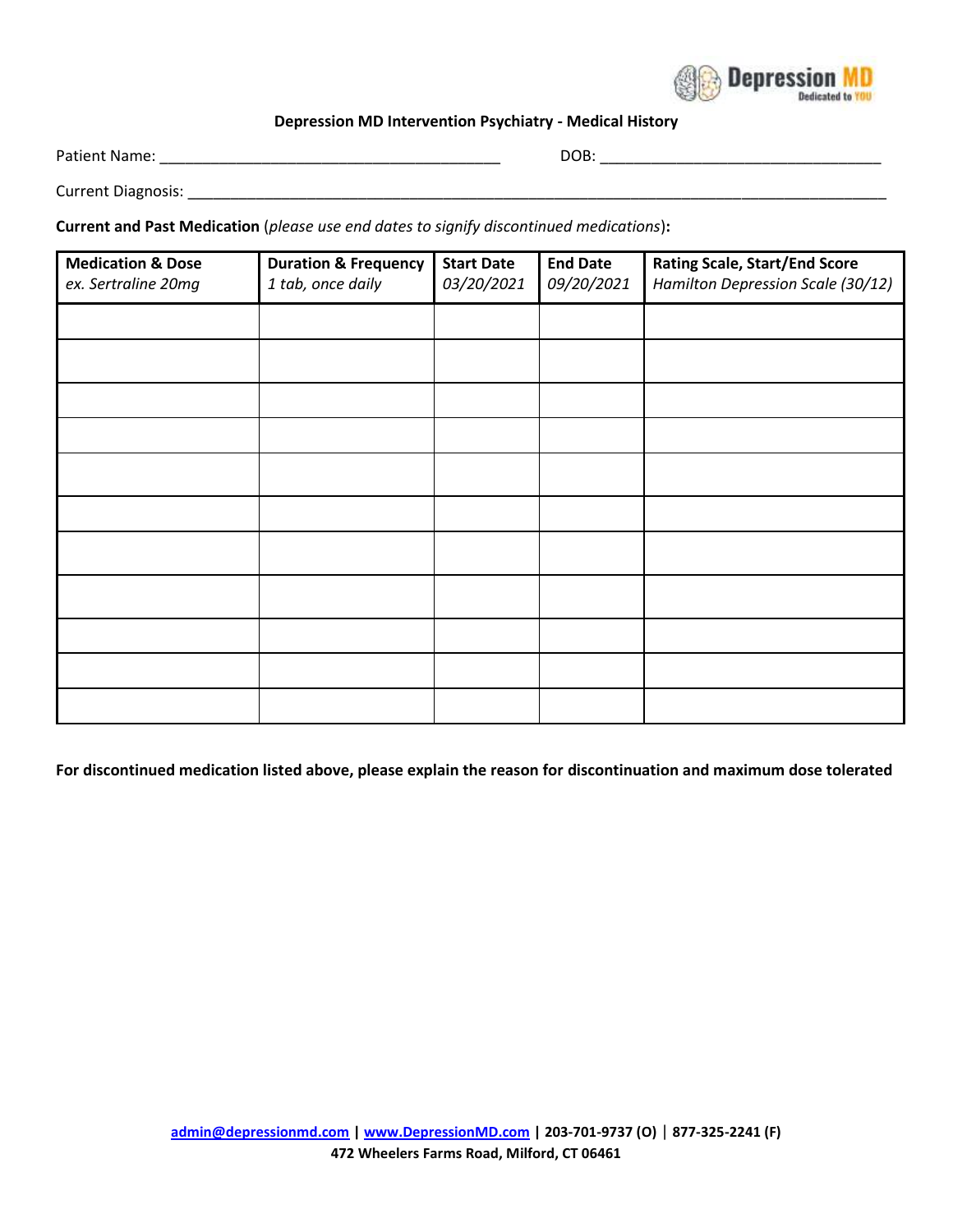| <b>SEP Depression</b> |
|-----------------------|
| Dedicated to          |

| <b>Medical Comorbidities</b>          | Yes | <b>No</b> | <b>Medical Comorbidities</b>     | Yes |
|---------------------------------------|-----|-----------|----------------------------------|-----|
| Allergies/hay fever                   |     |           | Hypertension                     |     |
| Angina                                |     |           | <b>Metal Implants</b>            |     |
| Asthma                                |     |           | <b>Migraines</b>                 |     |
| Cardiac pacemaker                     |     |           | MRI in the past                  |     |
| Intracardiac lines                    |     |           | <b>Seizures</b>                  |     |
| <b>Diabetes</b>                       |     |           | Strokes/TIAs                     |     |
| Epilepsy                              |     |           | Syncope                          |     |
| Fainting spells or syncope            |     |           | Thyroid                          |     |
| Head Trauma/concussion with or        |     |           | TMS in the past                  |     |
| without LOC                           |     |           |                                  |     |
| Heart attacks                         |     |           | IV Ketamine/Spravato in the past |     |
| Kidney stones or other renal problems |     |           |                                  |     |

| <b>Medical Comorbidities</b>     | Yes | No |
|----------------------------------|-----|----|
| Hypertension                     |     |    |
| <b>Metal Implants</b>            |     |    |
| <b>Migraines</b>                 |     |    |
| MRI in the past                  |     |    |
| <b>Seizures</b>                  |     |    |
| Strokes/TIAs                     |     |    |
| Syncope                          |     |    |
| Thyroid                          |     |    |
| TMS in the past                  |     |    |
|                                  |     |    |
| IV Ketamine/Spravato in the past |     |    |
|                                  |     |    |

## **Please identify any other medical comorbidities**

**Do you clear this patient for the following procedures?**

**Transcranial Magnetic Stimulation (TMS)**: [ ] Yes [ ] No **IV Ketamine/Spravato :** [ ] Yes [ ] No

**Medical Provider Name and Office (printed**) **Signature**:

**Date Phone Email**

*\*\*\*Please send completed form [admin@depressionmd.com](mailto:admin@depressionmd.com) or our fax number is 877-325-2241\*\*\**

**\_\_\_\_\_\_\_\_\_\_\_\_\_\_\_\_\_\_\_\_\_\_\_\_\_\_\_\_\_\_\_\_\_\_\_\_\_\_\_\_\_\_\_\_\_ \_\_\_\_\_\_\_\_\_\_\_\_\_\_\_\_\_\_\_\_\_\_\_\_\_\_\_\_\_\_\_\_\_\_\_\_\_\_\_\_\_**

**\_\_\_\_\_\_\_\_\_\_\_\_\_\_\_\_\_\_\_\_\_\_\_ \_\_\_\_\_\_\_\_\_\_\_\_\_\_\_\_\_\_\_\_\_\_\_\_ \_\_\_\_\_\_\_\_\_\_\_\_\_\_\_\_\_\_\_\_\_\_\_\_\_\_\_\_\_\_\_\_\_\_\_\_\_\_\_\_\_**

**[admin@depressionmd.com](mailto:admin@depressionmd.com) | [www.DepressionMD.com](http://www.depressionmd.com/) | 203-701-9737 (O)** | **877-325-2241 (F) 472 Wheelers Farms Road, Milford, CT 06461**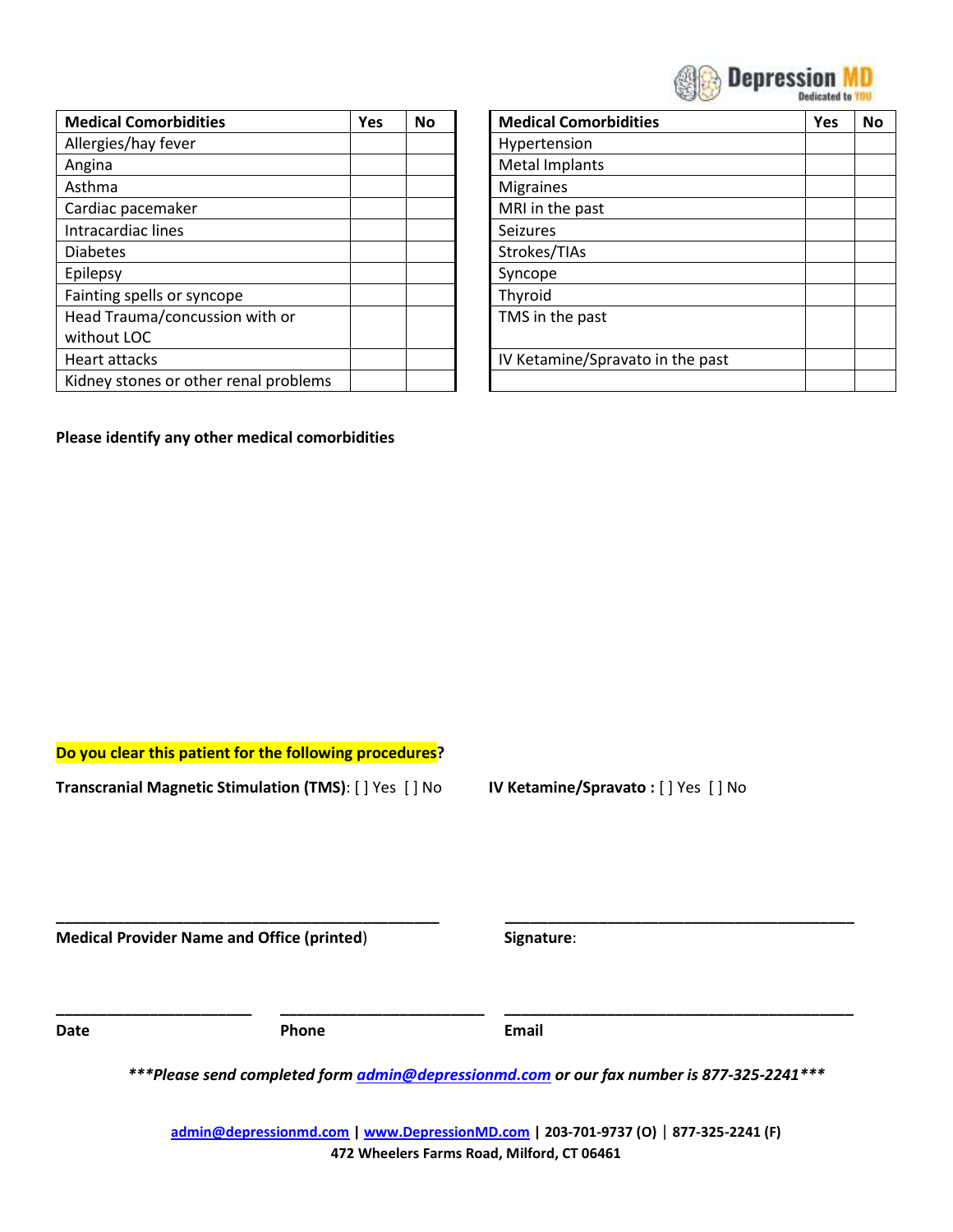

## **Depression MD Intervention Psychiatry - Psychiatric History**

Patient Name: \_\_\_\_\_\_\_\_\_\_\_\_\_\_\_\_\_\_\_\_\_\_\_\_\_\_\_\_\_\_\_\_\_\_\_\_\_\_\_\_ DOB: \_\_\_\_\_\_\_\_\_\_\_\_\_\_\_\_\_\_\_\_\_\_\_\_

Current Diagnosis: \_\_\_\_\_\_\_\_\_\_\_\_\_\_\_\_\_\_\_\_\_\_\_\_\_ Start Date of Current Depressive Episode: \_\_\_\_\_\_\_\_\_\_\_\_\_\_\_\_\_\_

**Current and Past Psychiatric Medication** (*please use end dates to signify discontinued medications*)**:** 

| <b>Medication &amp; Dose</b><br>ex. Sertraline 20mg | <b>Duration &amp; Frequency</b><br>1 tab, once daily | <b>Start Date</b><br>03/20/2021 | <b>End Date</b><br>09/20/2021 | <b>Rating Scale, Start/End Score</b><br>Hamilton Depression Scale (30/12) |
|-----------------------------------------------------|------------------------------------------------------|---------------------------------|-------------------------------|---------------------------------------------------------------------------|
|                                                     |                                                      |                                 |                               |                                                                           |
|                                                     |                                                      |                                 |                               |                                                                           |
|                                                     |                                                      |                                 |                               |                                                                           |
|                                                     |                                                      |                                 |                               |                                                                           |
|                                                     |                                                      |                                 |                               |                                                                           |
|                                                     |                                                      |                                 |                               |                                                                           |
|                                                     |                                                      |                                 |                               |                                                                           |
|                                                     |                                                      |                                 |                               |                                                                           |
|                                                     |                                                      |                                 |                               |                                                                           |
|                                                     |                                                      |                                 |                               |                                                                           |
|                                                     |                                                      |                                 |                               |                                                                           |
|                                                     |                                                      |                                 |                               |                                                                           |

**For discontinued medication listed above, please explain the reason for discontinuation and maximum dose tolerated**

**Psychiatric Provider Name and Office (printed**) **Signature**:

**Date Contract Email Phone Contract Property Email** 

*\*\*\*Please send completed form [admin@depressionmd.com](mailto:admin@depressionmd.com) or our fax number is 877-325-2241\*\*\**

**\_\_\_\_\_\_\_\_\_\_\_\_\_\_\_\_\_\_\_\_\_\_\_\_\_\_\_\_\_\_\_\_\_\_\_\_\_\_\_\_\_\_\_\_\_ \_\_\_\_\_\_\_\_\_\_\_\_\_\_\_\_\_\_\_\_\_\_\_\_\_\_\_\_\_\_\_\_\_\_\_\_\_\_\_\_\_**

**\_\_\_\_\_\_\_\_\_\_\_\_\_\_\_\_\_\_\_\_\_\_\_ \_\_\_\_\_\_\_\_\_\_\_\_\_\_\_\_\_\_\_\_\_\_\_\_ \_\_\_\_\_\_\_\_\_\_\_\_\_\_\_\_\_\_\_\_\_\_\_\_\_\_\_\_\_\_\_\_\_\_\_\_\_\_\_\_\_**

**[admin@depressionmd.com](mailto:admin@depressionmd.com) | [www.DepressionMD.com](http://www.depressionmd.com/) | 203-701-9737 (O)** | **877-325-2241 (F) 472 Wheelers Farms Road, Milford, CT 06461**